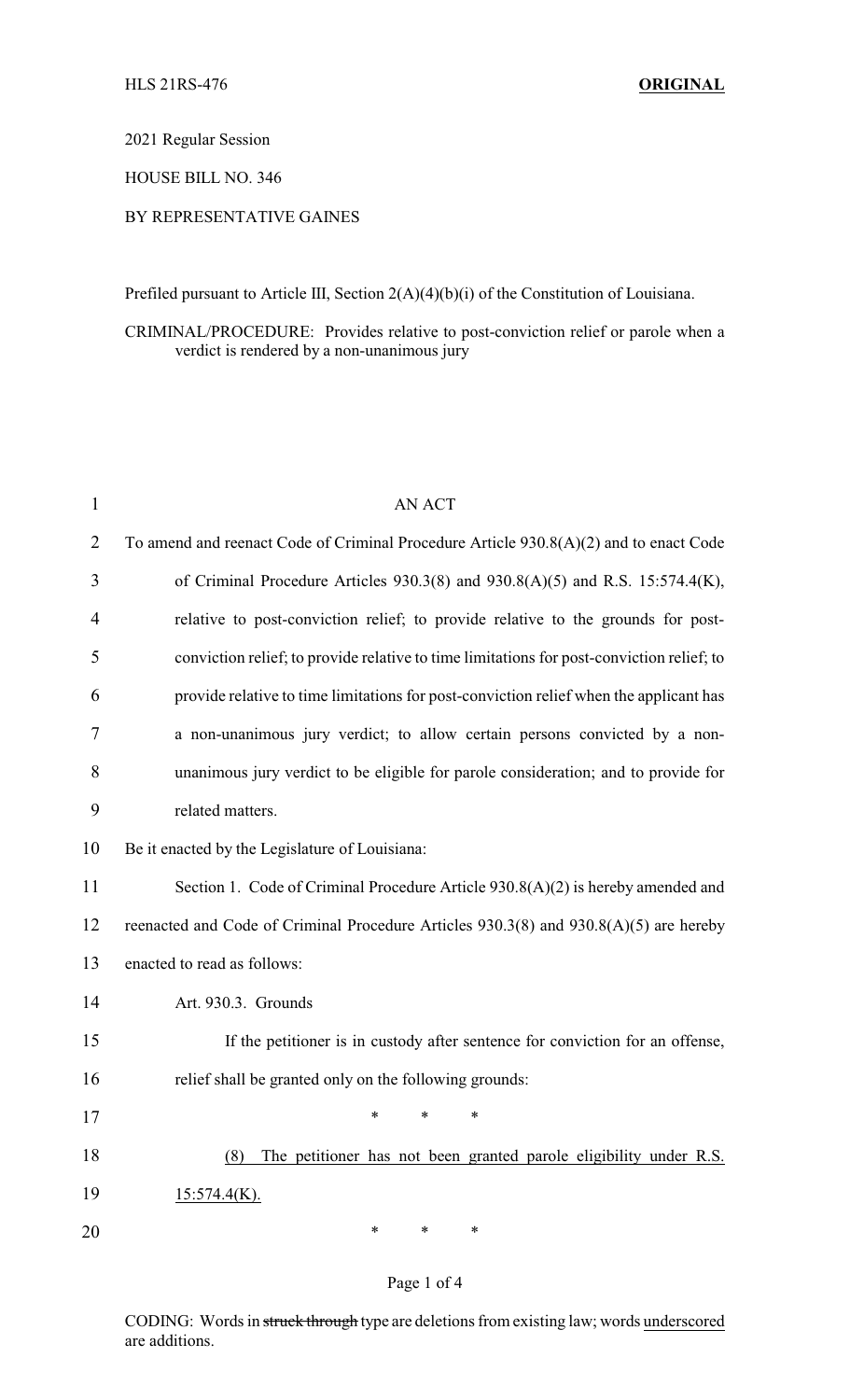| $\mathbf{1}$   | Art. 930.8. Time limitations; exceptions; prejudicial delay                                 |
|----------------|---------------------------------------------------------------------------------------------|
| $\overline{2}$ | A. No application for post-conviction relief, including applications which                  |
| 3              | seek an out-of-time appeal, shall be considered if it is filed more than two years after    |
| 4              | the judgment of conviction and sentence has become final under the provisions of            |
| 5              | Article 914 or 922, unless any of the following apply:                                      |
| 6              | *<br>*<br>∗                                                                                 |
| 7              | The claim asserted in the petition is based upon a final ruling of an<br>(2)                |
| 8              | appellate court establishing a theretofore unknown interpretation of constitutional         |
| 9              | law and petitioner establishes that this interpretation is retroactively applicable to his  |
| 10             | case, and the petition is either filed within one year of the finality of such ruling final |
| 11             | ruling containing the unknown interpretation of constitutional law or within one year       |
| 12             | of a final ruling of an appellate court establishing the retroactive application of such    |
| 13             | a ruling to final convictions.                                                              |
| 14             | *<br>$\ast$<br>*                                                                            |
| 15             | (5) The application alleges, and the petitioner shows, that the conviction was              |
| 16             | rendered by a verdict from a non-unanimous jury, that the petition was filed prior to       |
| 17             | April 20, 2023, and that the petitioner has not been granted parole under R.S.              |
| 18             | $15:574.4(K)$ .                                                                             |
| 19             | *<br>*<br>∗                                                                                 |
| 20             | Section 2. R.S. $15:574.4(K)$ is hereby enacted to read as follows:                         |
| 21             | §574.4. Parole; eligibility; juvenile offenders                                             |
| 22             | $\ast$<br>*<br>∗                                                                            |
| 23             | K. Notwithstanding any other provision of law to the contrary, any person                   |
| 24             | serving a sentence for a conviction rendered by a verdict from a non-unanimous jury         |
| 25             | shall be entitled to a parole hearing before the committee on parole within one             |
| 26             | hundred eighty days of the person providing acceptable documentation of a                   |
| 27             | non-unanimous verdict to the Department of Public Safety and Corrections.                   |
| 28             | Acceptable documents may include court minutes, portions of court transcripts,              |
| 29             | polling slips, references to a non-unanimous verdict in judicial orders, and affidavits.    |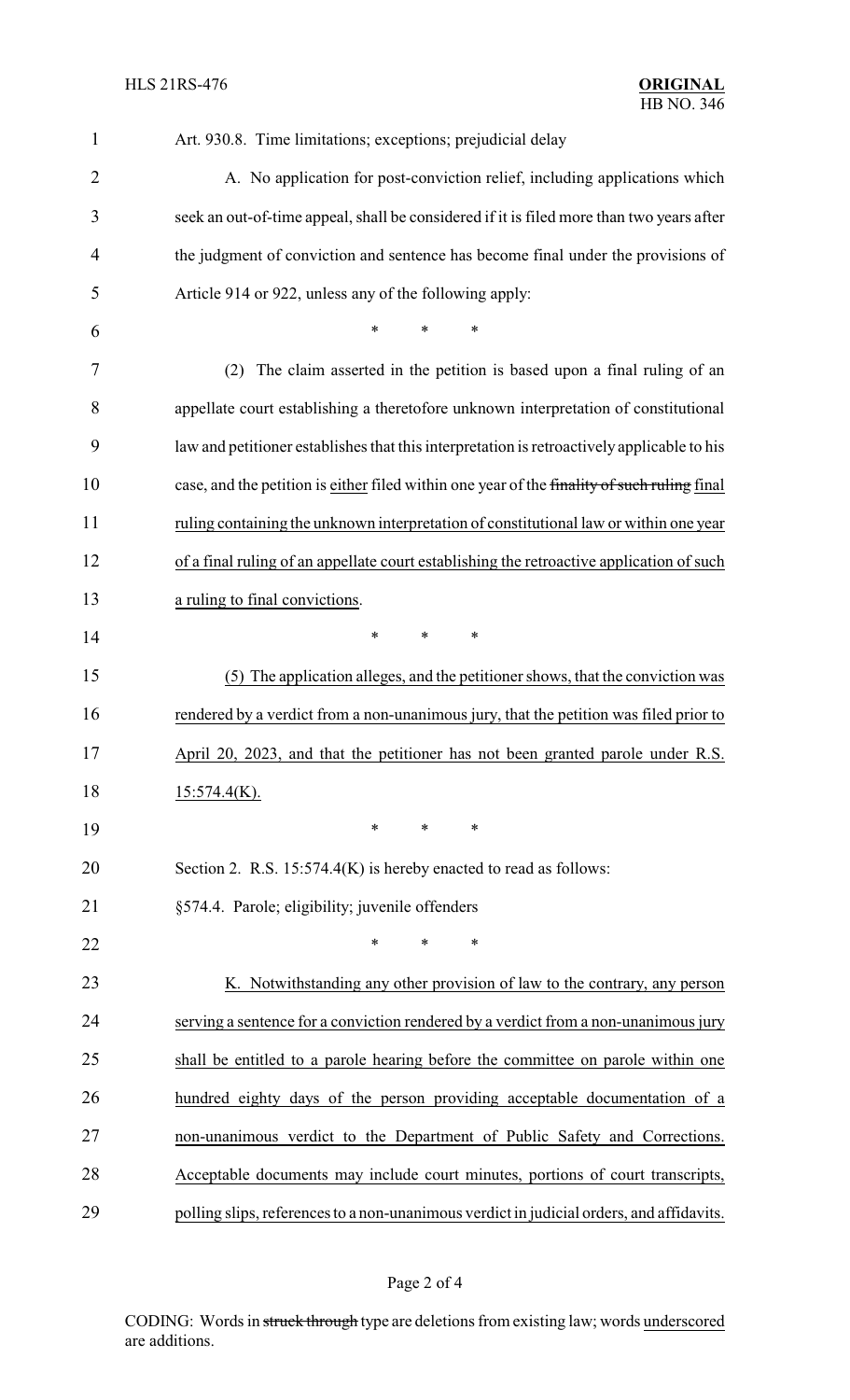|               | Any person who is granted parole under this Subsection shall waive any further right     |
|---------------|------------------------------------------------------------------------------------------|
|               | to post-conviction relief under Code of Criminal Procedure Articles 930.3(8) and         |
| $\mathcal{R}$ | $930.8(5)$ . The provisions of this Subsection shall supersede and control to the extent |

4 of any conflict with any other provision of law.

## DIGEST

The digest printed below was prepared by House Legislative Services. It constitutes no part of the legislative instrument. The keyword, one-liner, abstract, and digest do not constitute part of the law or proof or indicia of legislative intent. [R.S. 1:13(B) and 24:177(E)]

| HB 346 Original | 2021 Regular Session | Gaines |
|-----------------|----------------------|--------|
|                 |                      |        |

**Abstract:** Provides an additional ground for post-conviction relief when an applicant is convicted by a non-unanimous jury verdict; adds to the list of exceptions when an application shall be considered if the application is filed more than two years after the judgment of conviction; requires a parole hearing for persons convicted by a nonunanimous jury verdict; and specifies what documents are acceptable in requesting such parole hearing.

Present law provides that post-conviction relief shall be granted only on the following grounds:

- (1) The conviction was obtained in violation of the U.S. or La. constitution.
- (2) The court exceeded its jurisdiction.
- (3) The conviction or sentence subjected the petitioner to double jeopardy.
- (4) The limitations on the institution of prosecution had expired.
- (5) The statute creating the offense for which the petitioner was convicted and sentenced is unconstitutional.
- (6) The conviction or sentence constitute the ex post facto application of law in violation of the U.S. or La. constitution.
- (7) The results of DNA testing performed pursuant to an application granted under C.Cr.P. Art. 926.1 proves by clear and convincing evidence that the petitioner is factually innocent of the crime for which he was convicted.

Proposed law retains present law and adds when the petitioner has not been granted parole under proposed law as a ground for when post-conviction relief shall be granted.

Present law also provides that no application for post-conviction relief shall be considered if it is filed more than two years after the judgment of conviction and sentence has become final under the provisions of C.Cr.P. Arts. 914 or 922, unless any of the following apply:

(1) The application alleges, and the petitioner proves or the state admits, that the facts upon which the claim is predicated were not known to the petitioner or his prior attorneys. Further, the petitioner shall prove that he exercised diligence in attempting to discover any post-conviction claims that may exist. New facts discovered pursuant to this exception shall be submitted to the court within two years of discovery.

## Page 3 of 4

CODING: Words in struck through type are deletions from existing law; words underscored are additions.